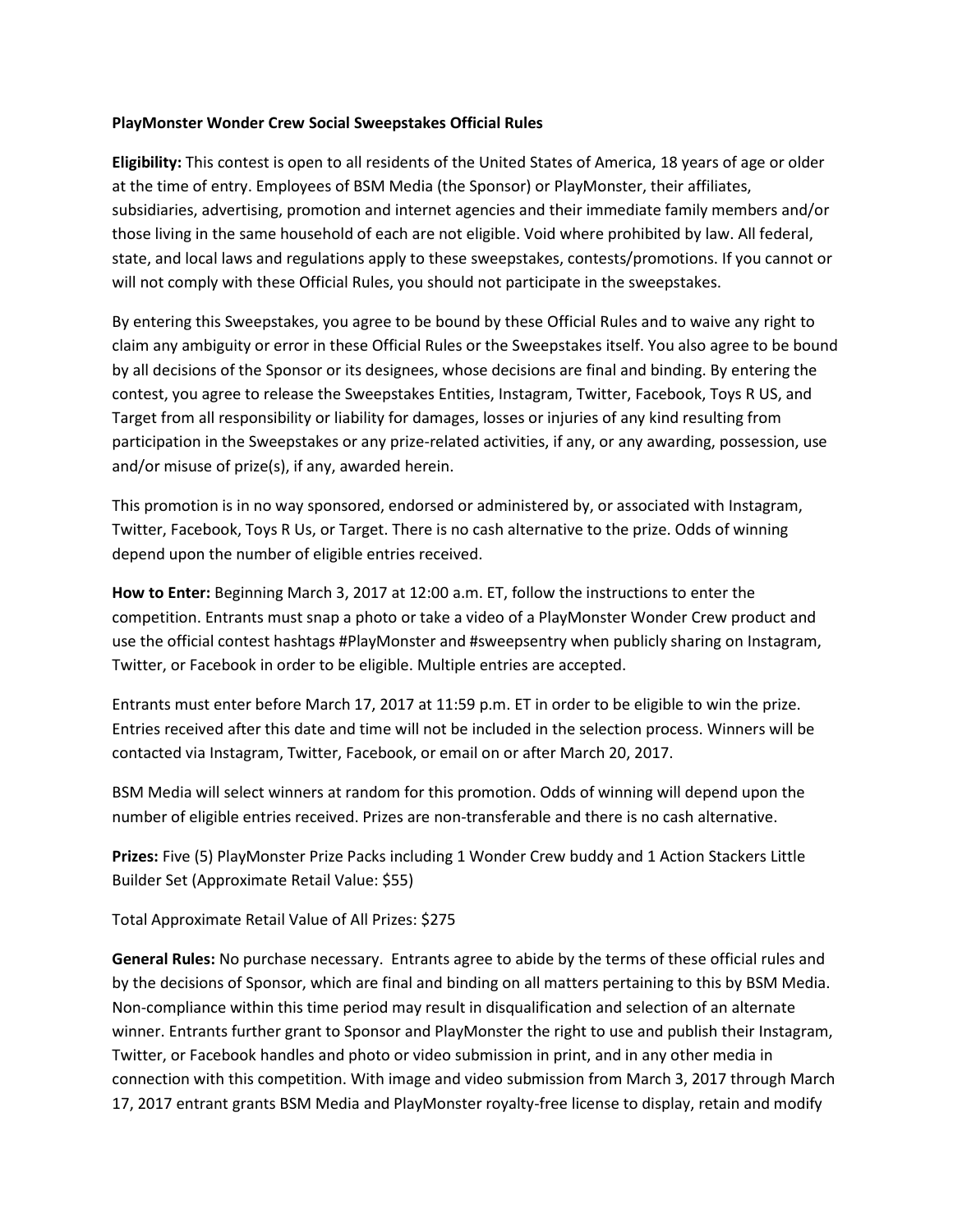all images and videos submitted. All images and videos will be credited with the name of entrant. Acceptance of a prize constitutes permission for Sponsor to use winner's name, photos and likeness for advertising and promotional purposes without additional compensation unless prohibited by law. No substitution or transfer of prize by winner permitted, except that Sponsor reserves the right to substitute a prize of equal or greater value in the event that the advertized prize is unavailable. All applicable income taxes are the sole responsibility of winner. By entering, entrants and their respective parents or legal guardians release, discharge and hold harmless Sponsor, its subsidiaries, affiliates, directors, officers, employees, and agents from any and all liability or any injuries, loss, or damage of any kind arising from or in connection with this competition or any prize won. By participating in this promotion, entrants and their respective parents or legal guardians agree to be bound by these Official Rules and the judges' decisions, which are final. In the event there is a discrepancy or inconsistency between disclosures or other statements contained in these competition materials and the terms and conditions of these Official Rules, the Official Rules shall prevail, govern, and control. All material submitted becomes the property of Sponsor and will not be returned. Sponsor is not responsible for any typographical or other error in the printing of the offer or in the announcement of the prize.

## Sponsor: BSM Media, 1002 NE 1<sup>st</sup> St, Pompano Beach, Fl 33060

**Notice to Online Entrants**: Any attempt by an individual to deliberately damage any website or undermine the legitimate operation of this promotion is a violation of criminal and civil laws, and should such an attempt be made, Sponsor reserves the right to seek damages from any such individual to the fullest extent permitted by law. Sponsor is not responsible for fault, incorrect or mis-transcribed phone/email transmissions, incorrect announcements of any kind, technical hardware or software failures of any kind including any injury or damage to any person's computer or phone related to or resulting from participating in or experiencing any materials in connection with the promotion, lost or unavailable network connections, or failed, incomplete, garbled or delayed computer transmission that may limit a user's ability to participate in the promotion. Sponsor assumes no responsibility for late, lost, incomplete, inaccurate or damaged entries, or undeliverable emails resulting from any form of active or passive email filtering by a user's Internet service provider and/or email client or for insufficient space in user's email account to receive email. Sponsor does not accept responsibility for any damage (whether material or non-material) caused to entrants, to their personal equipment or to data which is stored on them, or to their personal, professional or commercial activities. Sponsor reserves the right to cancel or modify the promotion if fraud, misconduct or technical failures destroy the integrity of the program; or if a computer virus, bug, or other technical problem corrupts the administration or security of the program as determined by Sponsor/judging agency/administrator, in their sole discretion. In the event of termination, a notice will be posted online and the competition will be conducted from among all eligible entries received prior to termination. Any entries which are suspected of being fraudulent (including those using robotic, automatic, programmed or similar methods of participation) will be disqualified, based on determinations made solely by Sponsor. Entrants participating in this competition agree to be bound by these Official Rules.

## NO PURCHASE IS NECESSARY.